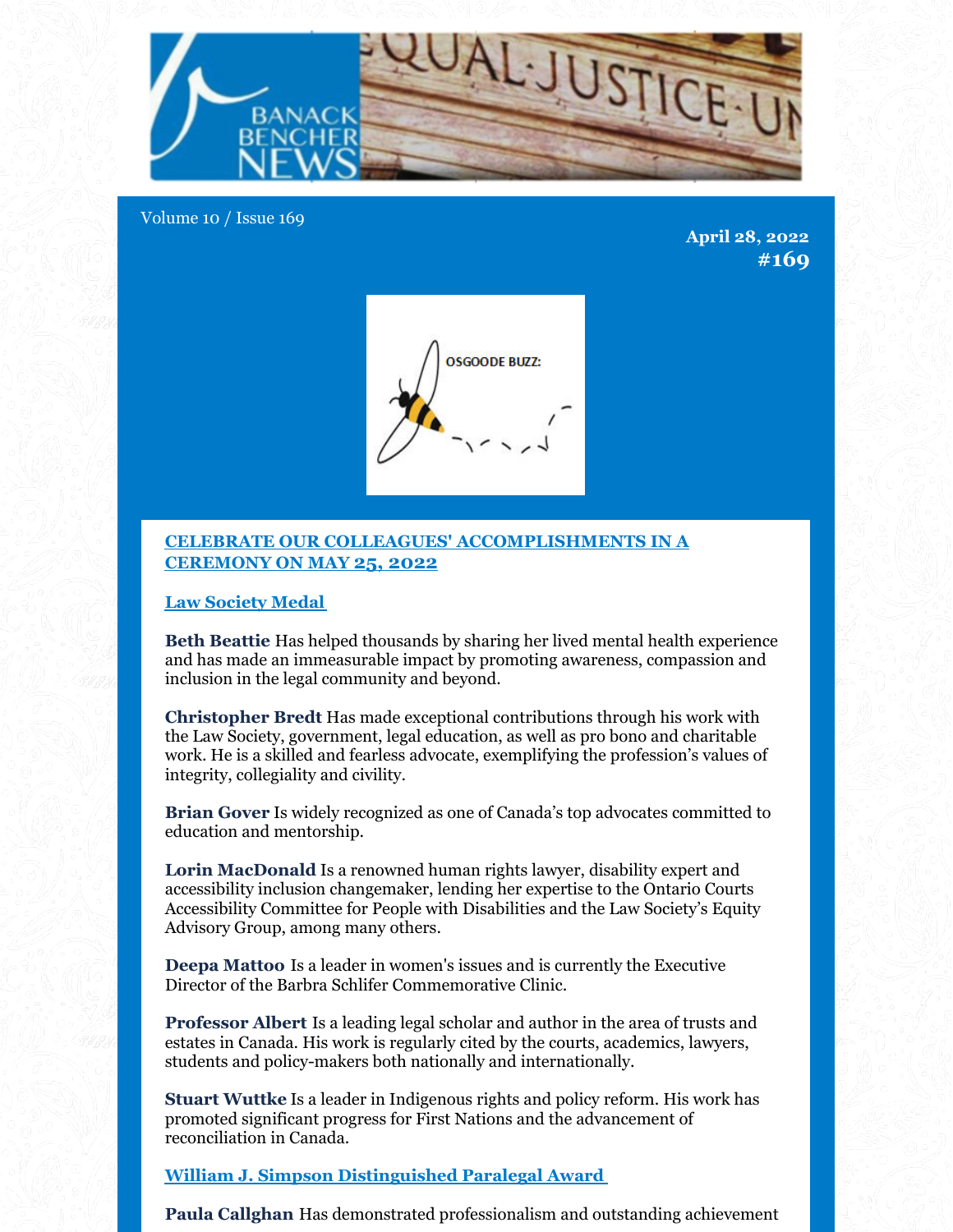in her private practice and is the 2021 recipient of the CCLA Paralegal Award. She has helped to make paralegals valued members of the association.

### **Lincoln Alexander Award**

**Lawrence Greenspon** Has been described as "a champion of the underdog" tirelessly advocating for his clients. He is involved in countless charities and community programs.

**Laura Legge Award**

**Marian Jacko** Is a trailblazer and the first Indigenous person appointed as the Children's Lawyer for Ontario.

**J. Shirley Denison Award**

**Professor Francois Larocque** Is a lawyer and professor at the University of Ottawa Faculty of Law engaging directly with community organizations to develop and improve Canadian jurisprudence and legislation that protect language rights.

### **MENTAL HEALTH WEEK:**

Starts this year on May 2. This national campaign aims to celebrate, protect and promote mental health.

The LSO Treasurer, in her latest blog, teams up with Mental Health Summit cochair Beth Beattie to encourage licensees to continue the conversation and take action on their mental health. See the Gazette:

https://lso.ca/gazette/blog/continuing-the-conversation-and-action-on-the-ment? lang=en-ca.

If you are struggling with mental health or want to better understand how to support clients, colleagues and family who are, visit the new LSO's Well-being Resource Centre. Statistics clearly demonstrate that as a profession we suffer from stress/burnout, abuse and work life balance issues. You can find a variety of wellness-related content including articles, research, reports, practice supports, information about the independent Homewood Health, strictly confidential Member Assistance Program and more. See: MyAssistPlan.com

Visit: https://lso.ca/lawyers/well-being-resource-centre

# **PAY ARTICLING AND EXPERIENTIAL TRAINING STUDENTS - A HOUSE DIVIDED**

Here we go again.

## In November, 2021 (see:**the PDCC report on Experiential Training Enhancements** -

https://lawsocietyontario.azureedge.net/media/lso/media/about/convocation/202 1/convocation-november-2021-professional-development-and-competence-

report.pdf) it was recommended that Benchers resile from a 2018 Bencher approved plan to pay articling students minimum compensation. Since 2018, students and employers have been anticipating and planning for that to have been implemented in May 2021. Delayed by COVID it is now years later and articling students remain exempt from and unprotected by the *Employment Standards Act, 2000 ("ESA")*. There is no similar exemption in 5 other Canadian jurisdictions. It has been reported that some law schools annual tuition exceeds \$25,000 and on average, indebted third year Ontario law students carry \$84,000 in loans. When confronted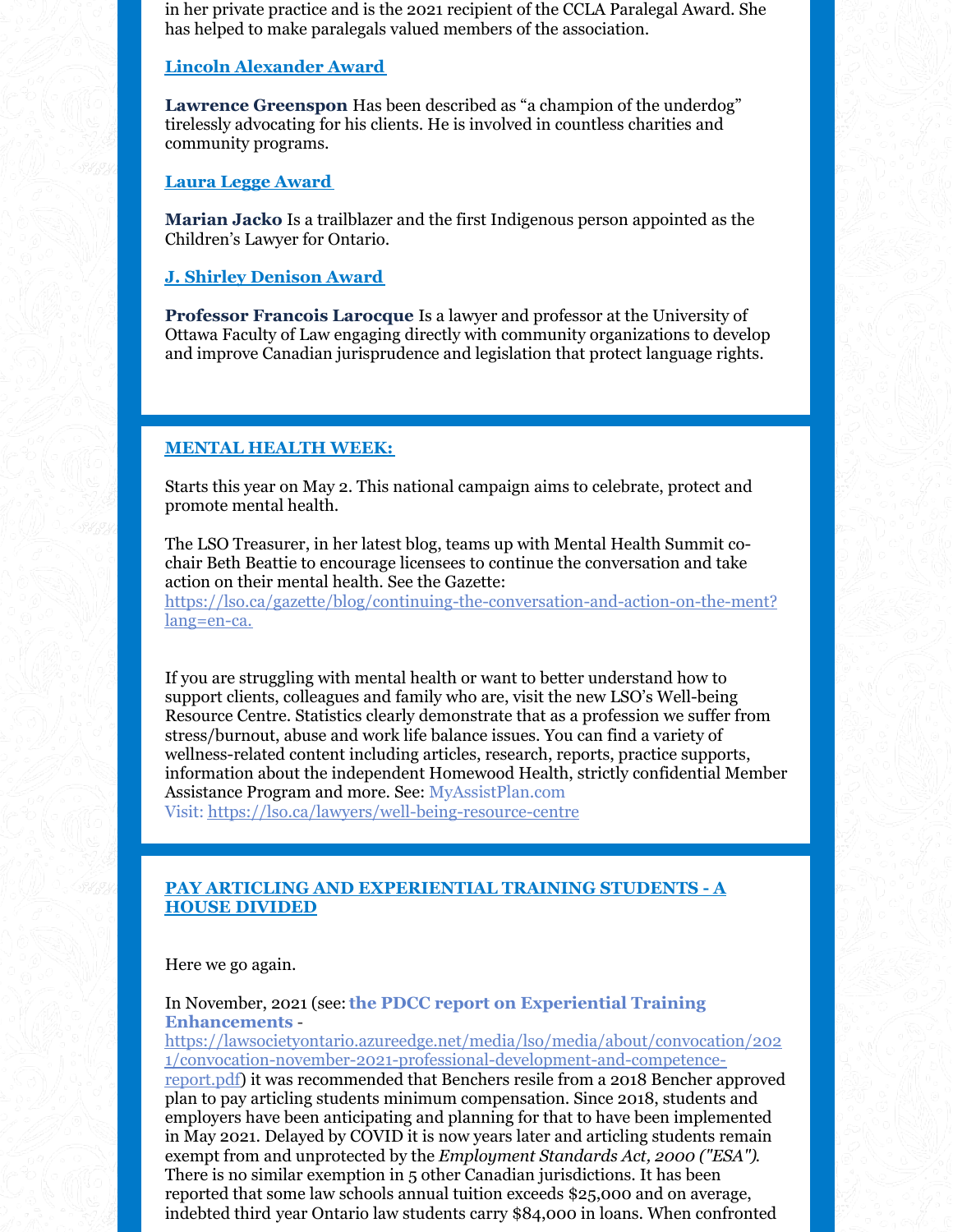with the unanticipated but likely uproar, Benchers called for even more consultation and consideration punting the issue to today's Convocation.

From the newest consultation, the vast majority of responses from over 20 associations and over 150 individuals, including lawyers, professional associations and students over-whelmingly supported the 2018 mandatory payment regime for articling and work placements. Current supporting submissions are similar to the view also clearly expressed by the Profession in 2018.

A small number of submissions were concerned that a mandatory minimum payment might unacceptably reduce the available placements particularly impacting vulnerable students in underserviced areas of law attending to the needs of marginalized communities.

A significant number of Benchers agreed with that concern and supported the Ryerson LLP program impassioned submission which suggested that resulting job losses will be far in excess of the LSO projected job loss estimate of  $130 - 150$ placements. Ryerson LLP noted that over 30% of its 4 month work placements are unpaid or underpaid. However based on available information only a small percentage of articling placements are similarly unpaid or underpaid.

A small number of responses supported the Committee's best practice approach of minimum expectations but not minimum compensation in order to avoid a projected dramatic loss of available positions.

Current information is that available articling positions now exceed pre-pandemic levels although there are an ever increasing number of candidates seeking the limited number of available positions.

Based on Ontario's ESA, minimum wage of \$15.50 by October, if adopted as the LSO minimum compensation, a 10 month articling placement might be paid about \$26,000. However many other provisions of that legislation are not readily applicable to lawyers and articling students. Convocation has effectively been asked to repeal the applicable provisions of the Employment Standards Act.

### **The Vote:**

24 in favour of the proposition that the LSO adopt a best practice approach with no minimum compensation.

25 in favour of the 2018 determination that minimum compensation apply to work placements.

### **That means by one vote Convocation has approved the 2018 decision to mandate minimum compensation.**

What now? The PD &C committee must determine the amount of the minimum compensation, whether there are to be any exemptions, enforcement and possible implementation on May 1, 2023 being the next articling cycle. There are a myriad of technicalities to be determined. How will hours be calculated? Will overtime be paid? Who will adjudicate student/law firm disputes? What are the unintended consequences? What happens if the Ryerson LLP projection of very large job losses proves to be correct? Stay tuned……..

As urged by Bencher Troister, those who have voted with the majority, in favour of minimum compensation, may have taken the next step to provoke the end of articling as we now know it. Bencher Horvat has correctly forecast the reprise of the articling debate is on the horizon to again address the vast number of jobs required in excess of the available positions. Legitimate concerns around the availability of articling positions must immediately be addressed as we continue to observe former Treasurer Pawlitza's predicted "train wreck" arising from the status quo of an outdated ineffective, mandatory training process.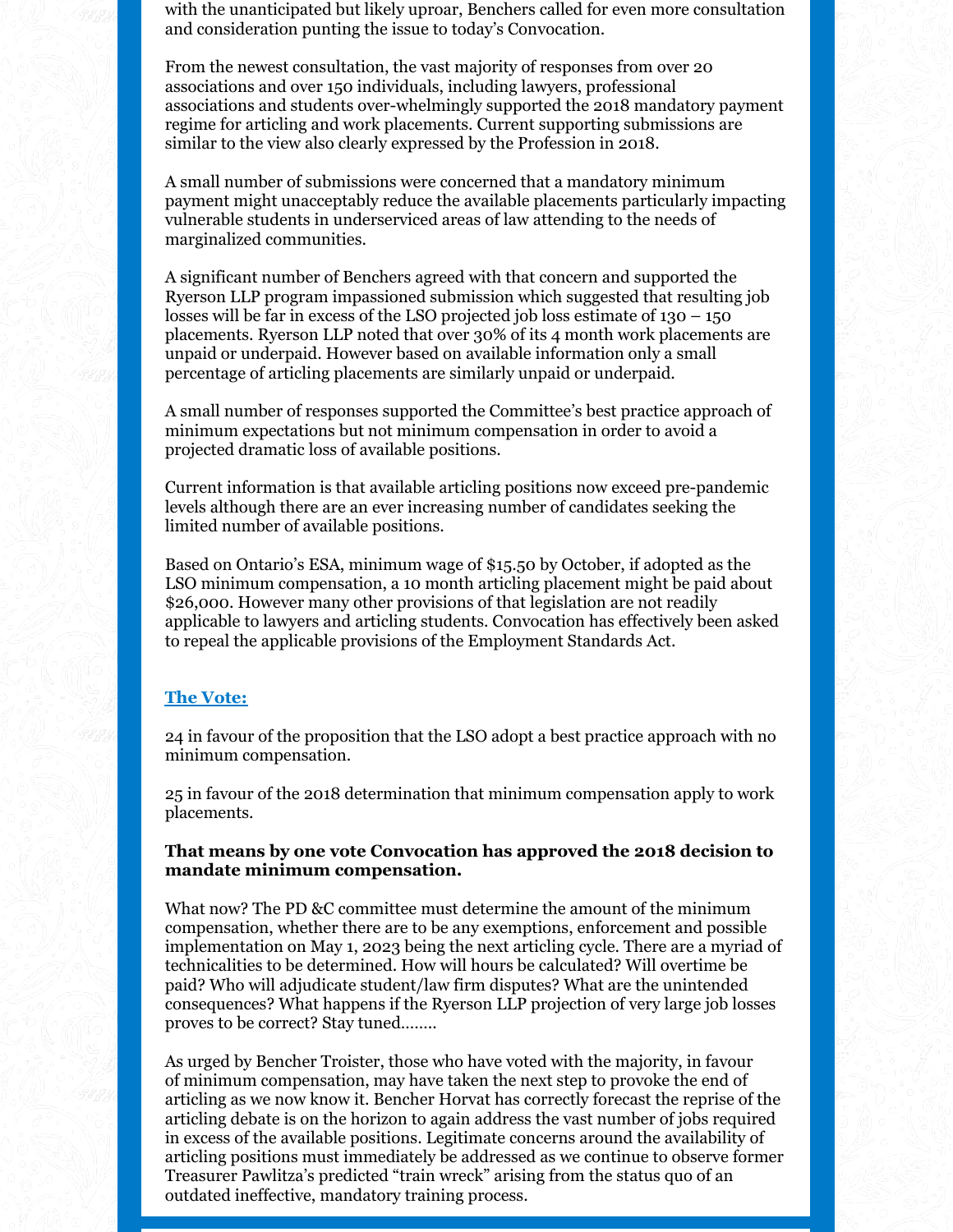### **LAW SOCIETY LICENSING EXAMINATIONS:**

In March the Law Society discovered a breach involving advance knowledge by some licensing candidates of leaked online licensing examination questions or answers. As a result the scheduled licensing examinations for that month were summarily cancelled to assure the integrity of the examinations to protect the public interest. Details of the public announcement can be found at https://lso.ca/newsevents/news/latest-news-2022/licensing-examinations-cancelled-to-protect-public

The Law Society was unable to continue with online examinations that were believed to be compromised. It moved quickly to secure venues in Toronto and is proceeding to reschedule and mount examinations for those candidates registered for the barrister and solicitor examinations, originally scheduled to be written in March. Registered candidates were able to proceed in-person with the barrister examination from April 5 to 8 and the solicitor examination from April 26 to 29. This represented an effective contingency plan balancing the need for confidence in the examination process with the needs of candidates to continue their licensing journey as promptly as possible. Unfortunately the rescheduled dates fell during Ramadan when observants do not eat or drink anything during the day. The delay in sitting for the examinations was minimized but this entire circumstance created unexpected stress, logistics and real inconvenience for the affected candidates. Scheduled June examinations have been delayed until July. All examinations for 2022 – 2023 will take place in-person to ensure a defensible licensing examination process. Study materials and the competencies to be examined will remain unchanged. Details of a scheduled Webinar can be found on the Students' portal.

The original concerns resulted in a complex and rapidly evolving investigation. The external investigation team hired by the Law Society issued letters to individuals who may be involved in the cheating scenario. Those impacted have been advised that they will be subject to investigation through the regulatory process as a result of conduct related to the licensing examinations. The letters also request that all documentation and information relevant to the investigation be provided to investigators. The investigation must be quickly concluded to ensure that the vast majority of innocent licensing candidates not be kept under a cloud of suspicion of misconduct.

## **Annual General Meeting**

The Law Society's Annual General Meeting will take place online at 5:15 p.m. on May 11, 2022. Licensees may participate in the meeting by logging in to the Licensee Portal and clicking on the link to the 2022 Law Society Virtual Annual General Meeting. A link to the meeting website and unique password will then appear. This information will be available in the Portal on May 4, 2022. Those who wish only to observe the meeting may do so by using the login information on the Law Society's website.

#### **2023 BENCHER ELECTION:**

You may be interested to read Bencher Joe Groia's latest opinion as featured in Canadian Lawyer Magazine; The dangers of voter apathy at the Law Society of Ontario | Canadian Lawyer.

https://www.canadianlawyermag.com/news/opinion/the-dangers-of-voter-apathyat-the-law-society-of-ontario/365798

**Become engaged in the regulation of our Profession by watching your Bencher representatives on May 26, 2022 discuss matters of importance on the Law Society webcast which can be sourced by following the link**

**at the bottom of the Law Society home page.**